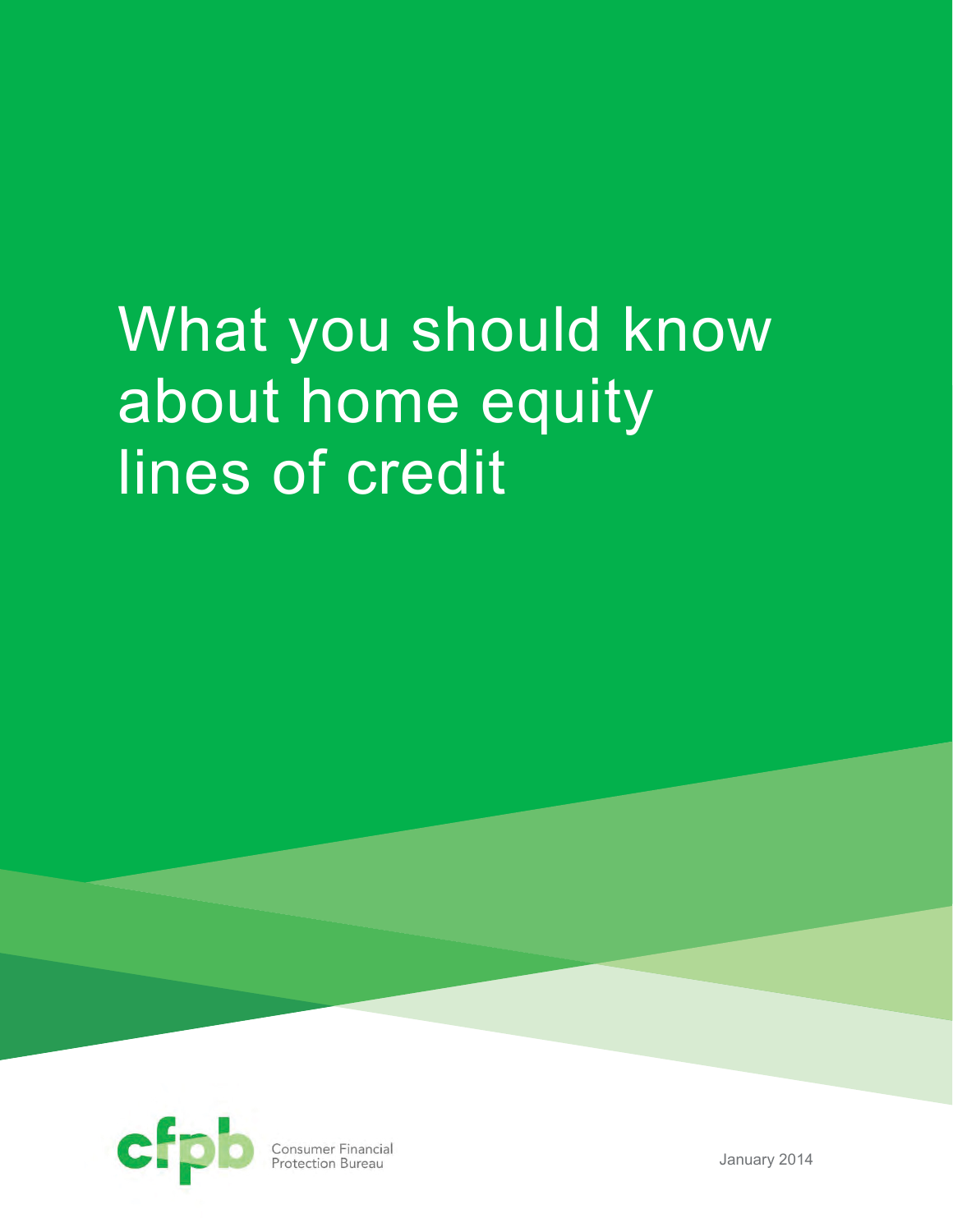This booklet was initially prepared by the Board of Governors of the Federal Reserve System. The Consumer Financial Protection Bureau (CFPB) has made technical updates to the booklet to reflect new mortgage rules under Title XIV of the Dodd-Frank Wall Street Reform and Consumer Protection Act (Dodd-Frank Act). A larger update of this booklet is planned in the future to reflect other changes under the Dodd-Frank Act and to align with other CFPB resources and tools for consumers as part of the CFPB's broader mission to educate consumers. Consumers are encouraged to visit the CPFB's website at consumerfinance.gov/owning-ahome to access interactive tools and resources for mortgage shoppers, which are expected to be available beginning in 2014.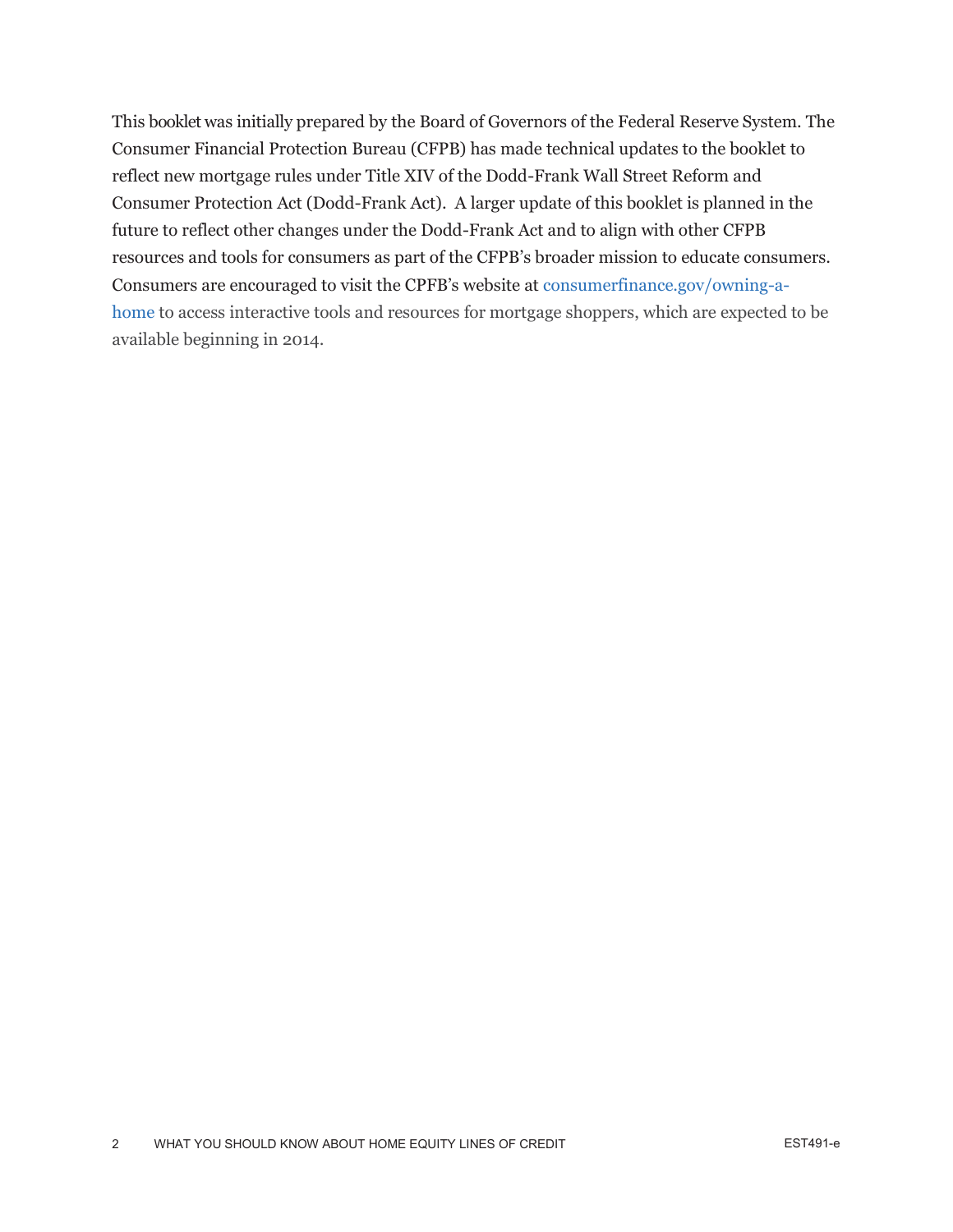## **Table of contents**

| 1.             |     |  |  |  |
|----------------|-----|--|--|--|
|                | 1.1 |  |  |  |
| 2 <sub>1</sub> |     |  |  |  |
|                | 2,1 |  |  |  |
|                | 2.2 |  |  |  |
|                | 2.3 |  |  |  |
|                | 2.4 |  |  |  |
|                |     |  |  |  |
|                |     |  |  |  |
|                |     |  |  |  |
|                |     |  |  |  |
|                |     |  |  |  |
|                |     |  |  |  |
|                |     |  |  |  |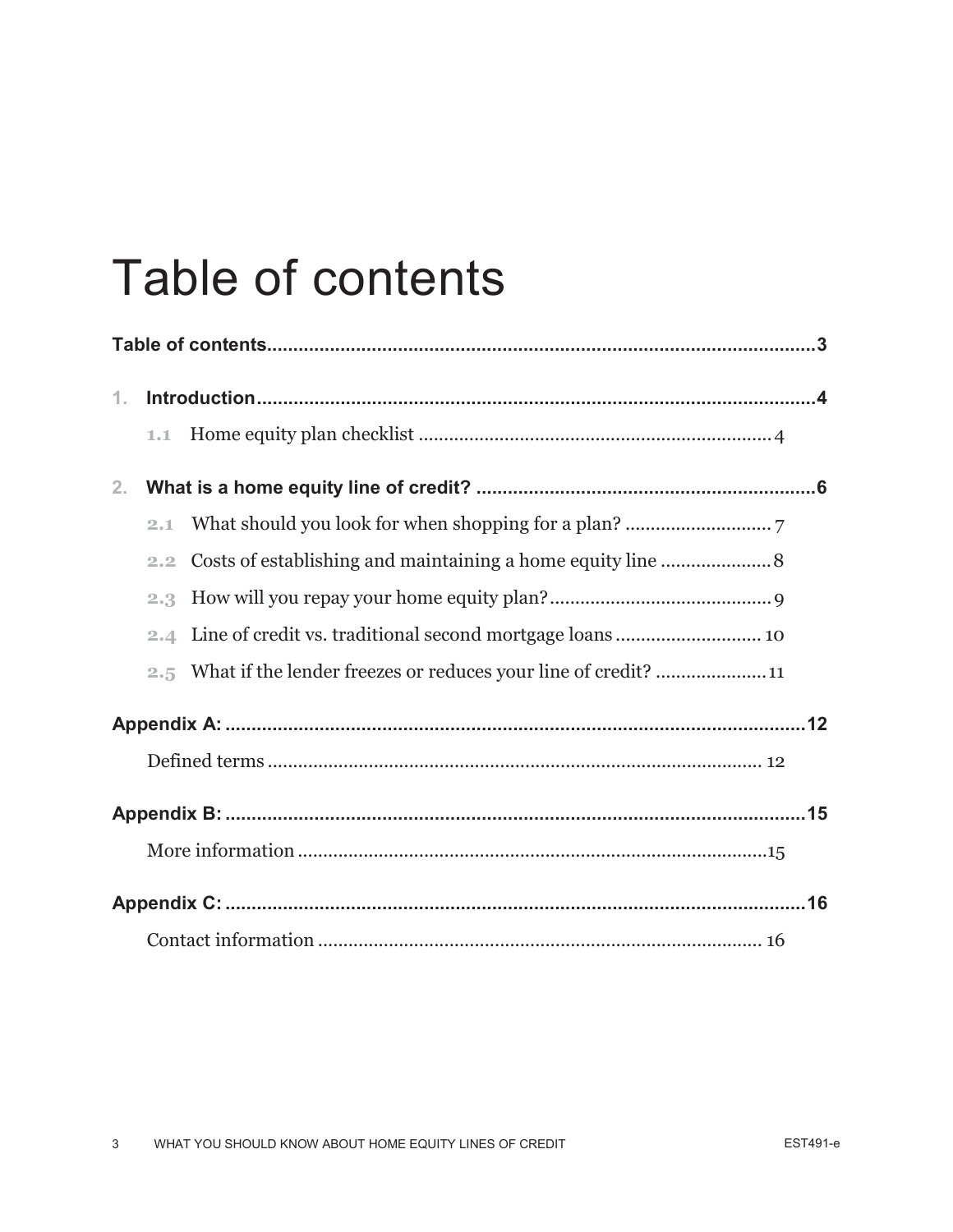## **1.** Introduction

If you are in the market for credit, a home equity plan is one of several options that might be right for you. Before making a decision, however, you should weigh carefully the costs of a home equity line against the benefits. Shop for the credit terms that best meet your borrowing needs without posing undue financial risks. And remember, failure to repay the amounts you've borrowed, plus interest, could mean the loss of your home.

### **1.1 Home equity plan checklist**

| Basic features for comparison                        | Plan A        | Plan B |
|------------------------------------------------------|---------------|--------|
| Fixed annual percentage rate                         | $\%$          | %      |
| Variable annual percentage rate                      | $\frac{0}{0}$ | %      |
| Index used and current value<br>$\qquad \qquad \Box$ | $\frac{0}{0}$ | %      |
| Amount of margin<br>$\Box$                           |               |        |
| Frequency of rate adjustments<br>$\Box$              |               |        |
| Amount/length of discount (if any)<br>$\Box$         |               |        |
| Interest rate cap and floor<br>$\Box$                |               |        |
| Length of plan                                       |               |        |
| Draw period                                          |               |        |

Ask your lender to help you fill out this worksheet.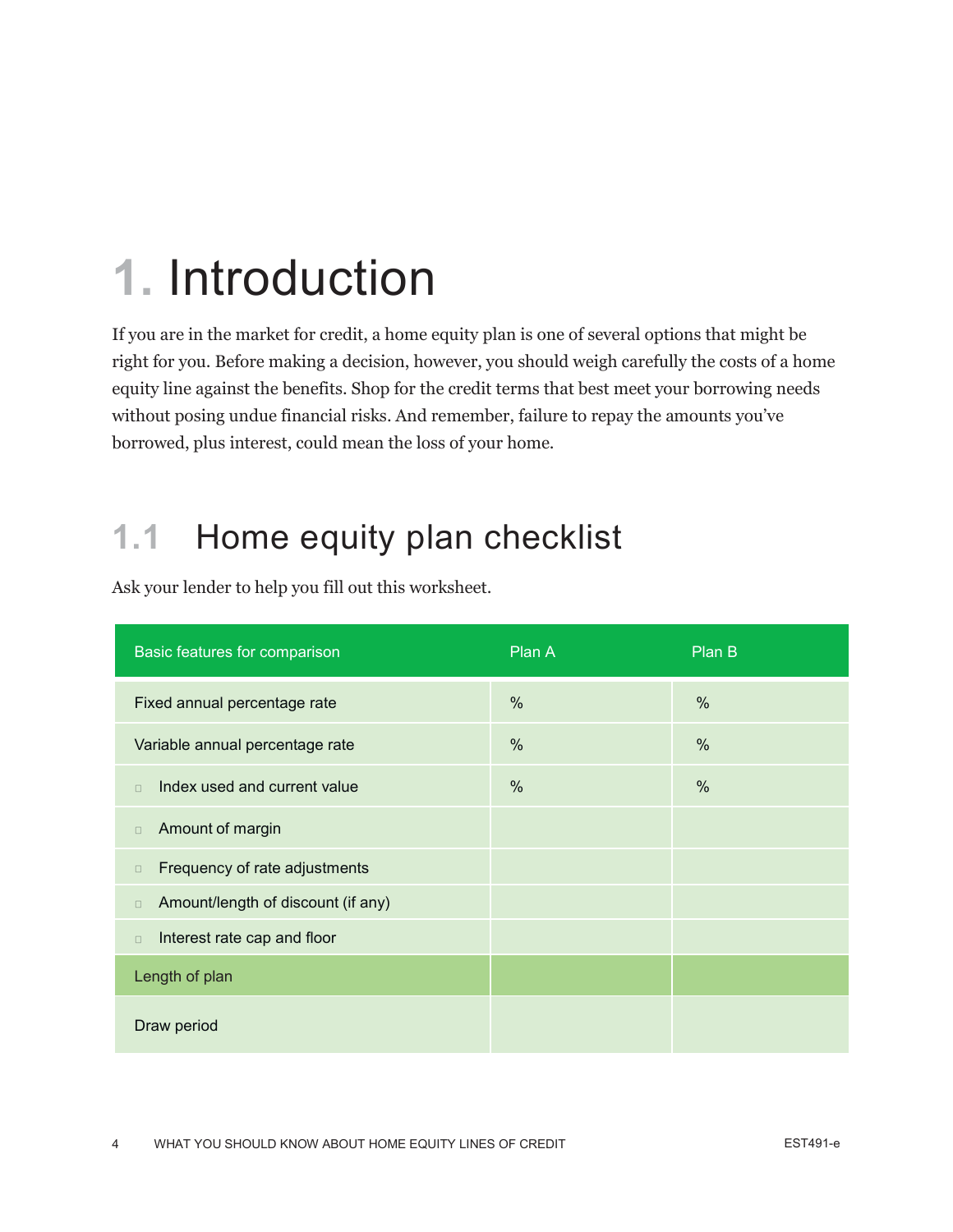| Basic features for comparison (continued) | Plan A | Plan B |
|-------------------------------------------|--------|--------|
| Repayment period                          |        |        |
| <b>Initial fees</b>                       |        |        |
| Appraisal fee                             |        |        |
| Application fee                           |        |        |
| Up-front charges, including points        |        |        |
| <b>Closing costs</b>                      |        |        |
| <b>Repayment terms</b>                    |        |        |
| During the draw period                    |        |        |
| Interest and principal payments           |        |        |
| Interest-only payments                    |        |        |
| Fully amortizing payments                 |        |        |
| When the draw period ends                 |        |        |
| <b>Balloon payment?</b>                   |        |        |
| Renewal available?                        |        |        |
| Refinancing of balance by lender?         |        |        |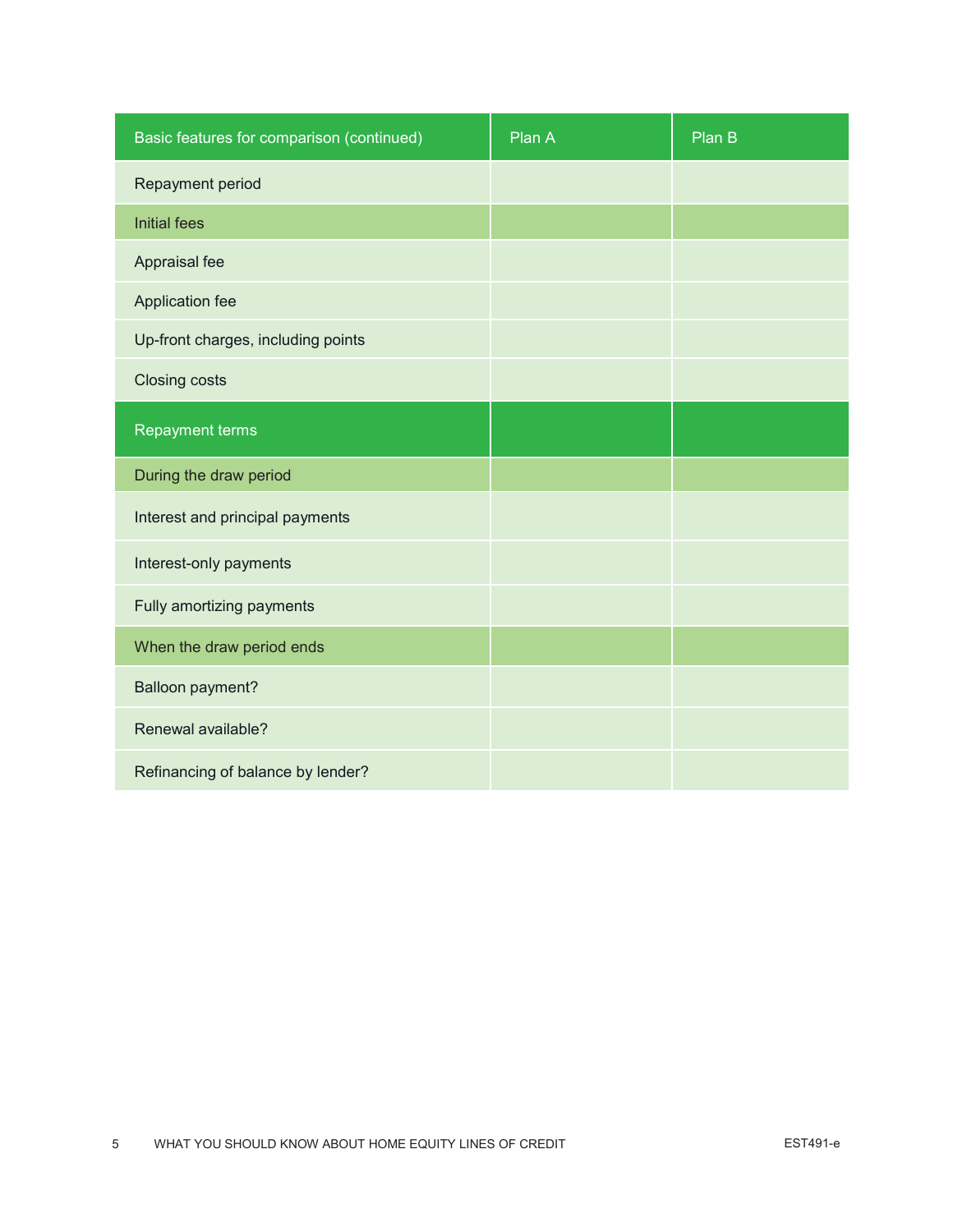## 2. What is a home equity line of credit?

A home equity line of credit is a form of revolving credit in which your home serves as collateral. Because a home often is a consumer's most valuable asset, many homeowners use home equity credit lines only for major items, such as education, home improvements, or medical bills, and choose not to use them for day-to-day expenses.

With a home equity line, you will be approved for a specific amount of credit. Many lenders set the credit limit on a home equity line by taking a percentage (say, 75 percent) of the home's appraised value and subtracting from that the balance owed on the existing mortgage. For example:

| Appraised value of home         | \$100,000     |
|---------------------------------|---------------|
| Percentage                      | $\times 75\%$ |
| Percentage of appraised value   | $=$ \$75,000  |
| Less balance owed on mortgage   | $-$ \$40,000  |
| <b>Potential line of credit</b> | \$35,000      |

In determining your actual credit limit, the lender will also consider your ability to repay the loan (principal and interest) by looking at your income, debts, and other financial obligations as well as your credit history.

Many home equity plans set a fixed period during which you can borrow money, such as 10 years. At the end of this "draw period," you may be allowed to renew the credit line. If your plan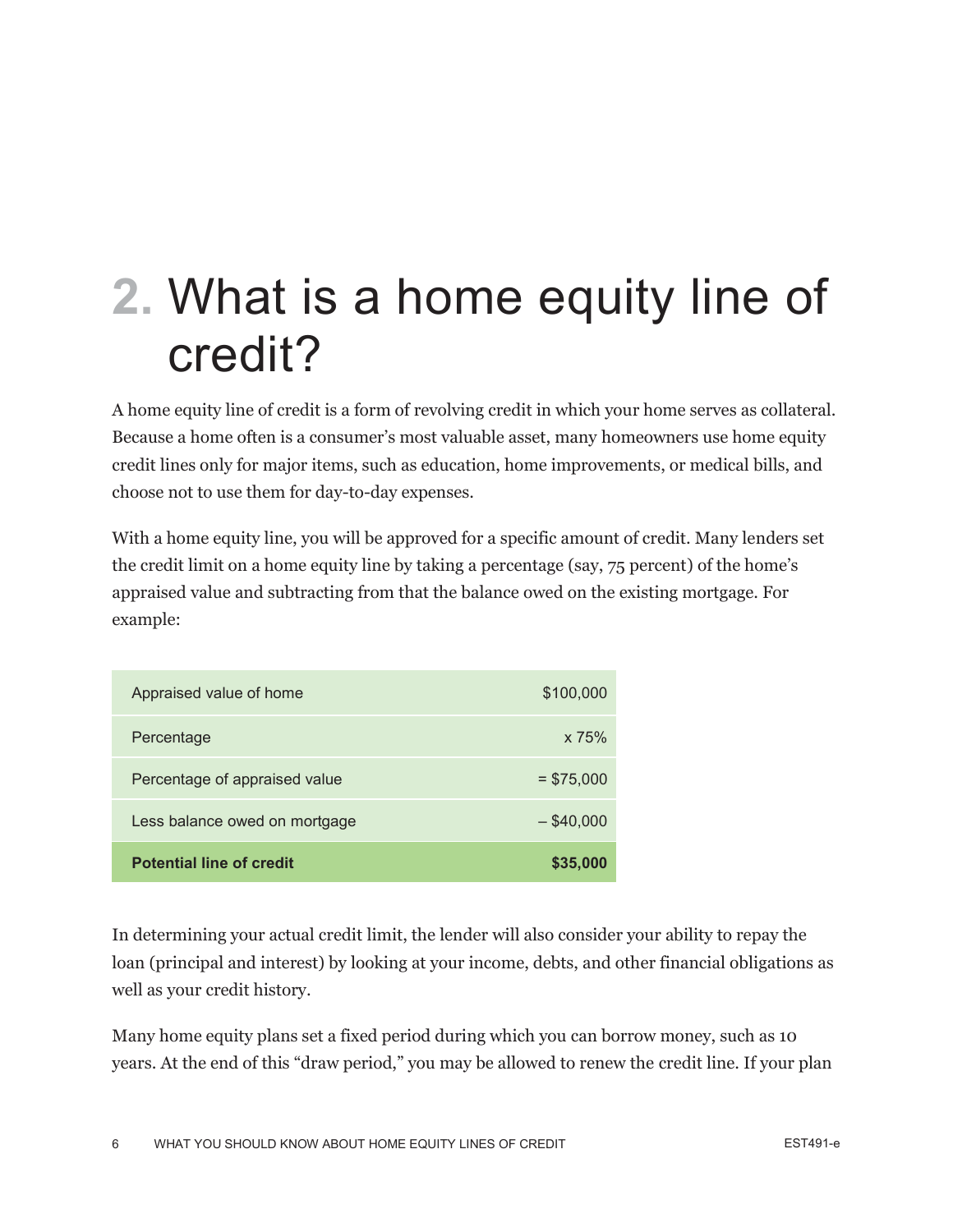does not allow renewals, you will not be able to borrow additional money once the period has ended. Some plans may call for payment in full of any outstanding balance at the end of the period. Others may allow repayment over a fixed period (the "repayment period"), for example, 10 years.

Once approved for a home equity line of credit, you will most likely be able to borrow up to your credit limit whenever you want. Typically, you will use special checks to draw on your line. Under some plans, borrowers can use a credit card or other means to draw on the line.

There may be other limitations on how you use the line. Some plans may require you to borrow a minimum amount each time you draw on the line (for example, \$300) or keep a minimum amount outstanding. Some plans may also require that you take an initial advance when the line is set up.

### 2.1 What should you look for when shopping for a plan?

If you decide to apply for a home equity line of credit, look for the plan that best meets your particular needs. Read the credit agreement carefully, and examine the terms and conditions of various plans, including the annual percentage rate (APR) and the costs of establishing the plan. Remember, though, that the APR for a home equity line is based on the interest rate alone and will not reflect closing costs and other fees and charges, so you'll need to compare these costs, as well as the APRs, among lenders.

#### **2.1.1 Variable interest rates**

Home equity lines of credit typically involve variable rather than fixed interest rates. The variable rate must be based on a publicly available index (such as the prime rate published in some major daily newspapers or a U.S. Treasury bill rate). In such cases, the interest rate you pay for the line of credit will change, mirroring changes in the value of the index. Most lenders cite the interest rate you will pay as the value of the index at a particular time, plus a "margin," such as 2 percentage points. Because the cost of borrowing is tied directly to the value of the index, it is important to find out which index is used, how often the value of the index changes, and how high it has risen in the past. It is also important to note the amount of the margin.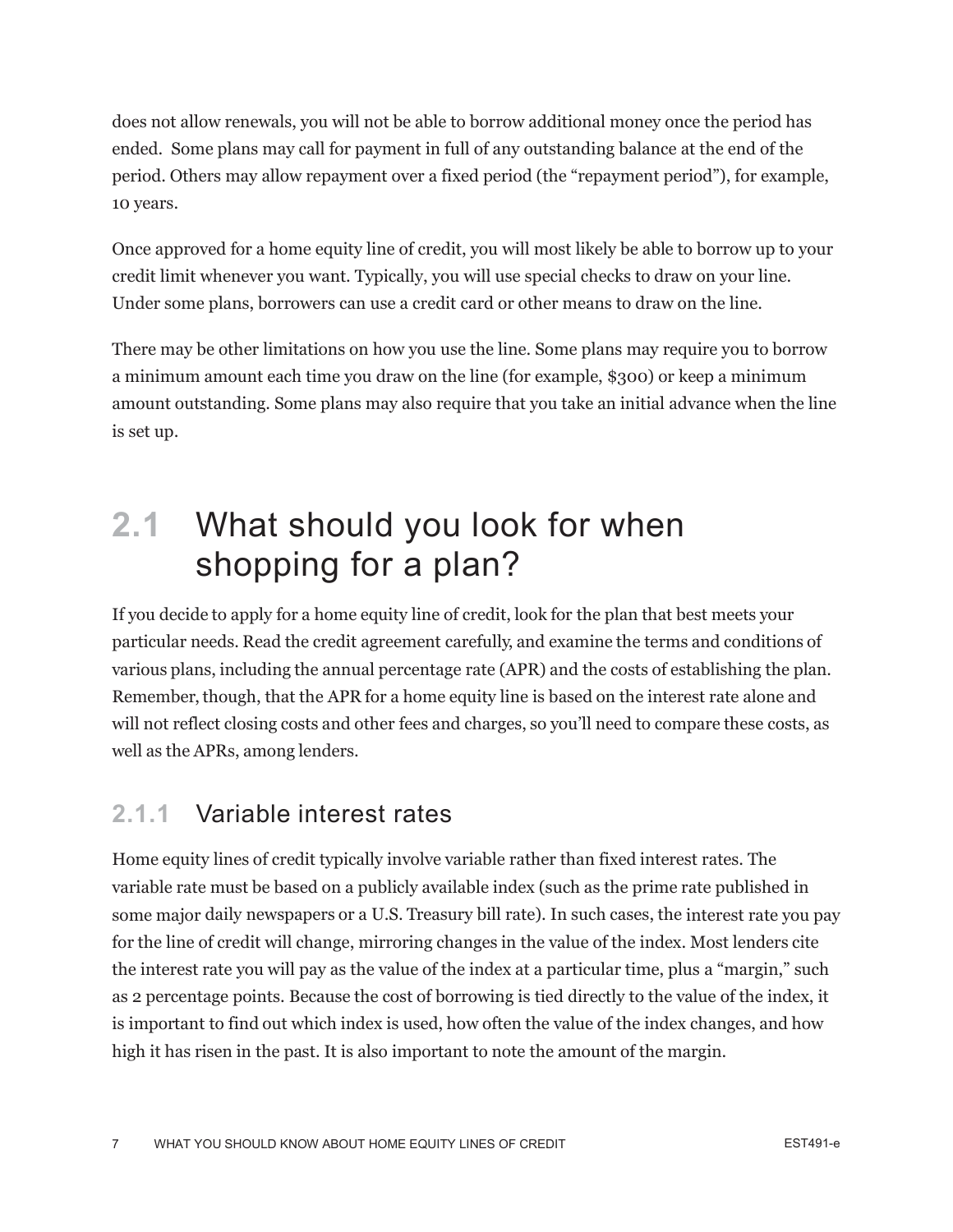Lenders sometimes offer a temporarily discounted interest rate for home equity lines—an "introductory" rate that is unusually low for a short period, such as six months.

Variable-rate plans secured by a dwelling must, by law, have a ceiling (or cap) on how much your interest rate may increase over the life of the plan. Some variable-rate plans limit how much your payment may increase and how low your interest rate may fall if the index drops.

Some lenders allow you to convert from a variable interest rate to a fixed rate during the life of the plan, or let you convert all or a portion of your line to a fixed-term installment loan.

### **2.2 Costs of establishing and maintaining a** home equity line

Many of the costs of setting up a home equity line of credit are similar to those you pay when you get a mortgage. For example:

- A fee for a property appraisal to estimate the value of your home;
- An application fee, which may not be refunded if you are turned down for credit;
- Up-front charges, such as one or more "points" (one point equals 1 percent of the credit limit); and
- Closing costs, including fees for attorneys, title search, mortgage preparation and filing, property and title insurance, and taxes.

In addition, you may be subject to certain fees during the plan period, such as annual membership or maintenance fees and a transaction fee every time you draw on the credit line.

You could find yourself paying hundreds of dollars to establish the plan. And if you were to draw only a small amount against your credit line, those initial charges would substantially increase the cost of the funds borrowed. On the other hand, because the lender's risk is lower than for other forms of credit, as your home serves as collateral, annual percentage rates for home equity lines are generally lower than rates for other types of credit. The interest you save could offset the costs of establishing and maintaining the line. Moreover, some lenders waive some or all of the closing costs.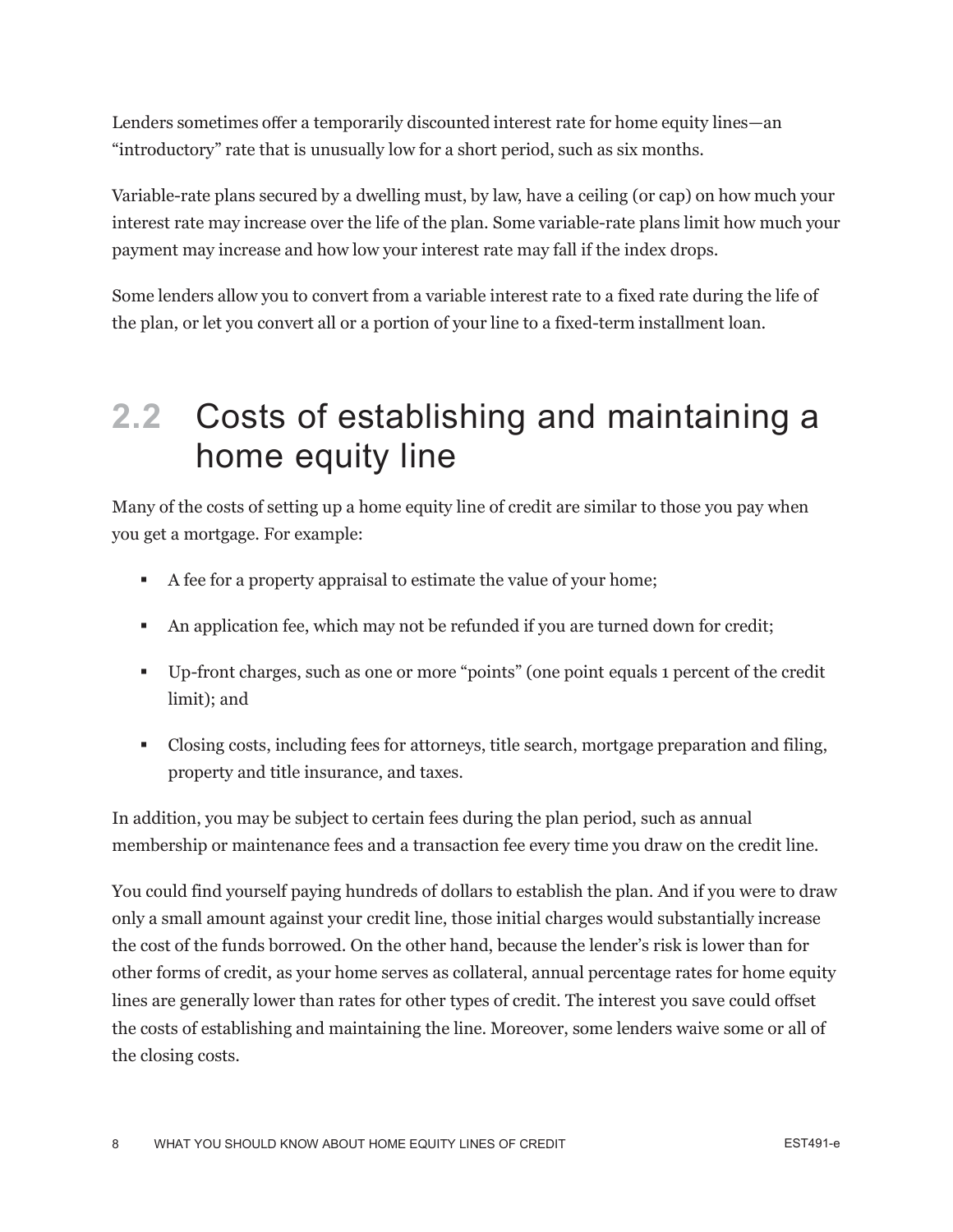### 2.3 How will you repay your home equity plan?

Before entering into a plan, consider how you will pay back the money you borrow. Some plans set a minimum monthly payment that includes a portion of the principal (the amount you borrow) plus accrued interest. But, unlike with typical installment loan agreements, the portion of your payment that goes toward principal may not be enough to repay the principal by the end of the term. Other plans may allow payment of only the interest during the life of the plan, which means that you pay nothing toward the principal. If you borrow \$10,000, you will owe that amount when the payment plan ends.

 Regardless of the minimum required payment on your home equity line, you may choose to pay more, and many lenders offer a choice of payment options. However, some lenders may require you to pay special fees or penalties if you choose to pay more, so check with your lender. Many consumers choose to pay down the principal regularly as they do with other loans. For example, if you use your line to buy a boat, you may want to pay it off as you would a typical boat loan.

Whatever your payment arrangements during the life of the plan—whether you pay some, a little, or none of the principal amount of the loan—when the plan ends, you may have to pay the entire balance owed, all at once. You must be prepared to make this "balloon payment" by refinancing it with the lender, by obtaining a loan from another lender, or by some other means. If you are unable to make the balloon payment, you could lose your home.

If your plan has a variable interest rate, your monthly payments may change. Assume, for example, that you borrow \$10,000 under a plan that calls for interest-only payments. At a 10 percent interest rate, your monthly payments would be \$83. If the rate rises over time to 15 percent, your monthly payments will increase to \$125. Similarly, if you are making payments that cover interest plus some portion of the principal, your monthly payments may increase, unless your agreement calls for keeping payments the same throughout the plan period.

If you sell your home, you will probably be required to pay off your home equity line in full immediately. If you are likely to sell your home in the near future, consider whether it makes sense to pay the up-front costs of setting up a line of credit. Also keep in mind that renting your home may be prohibited under the terms of your agreement.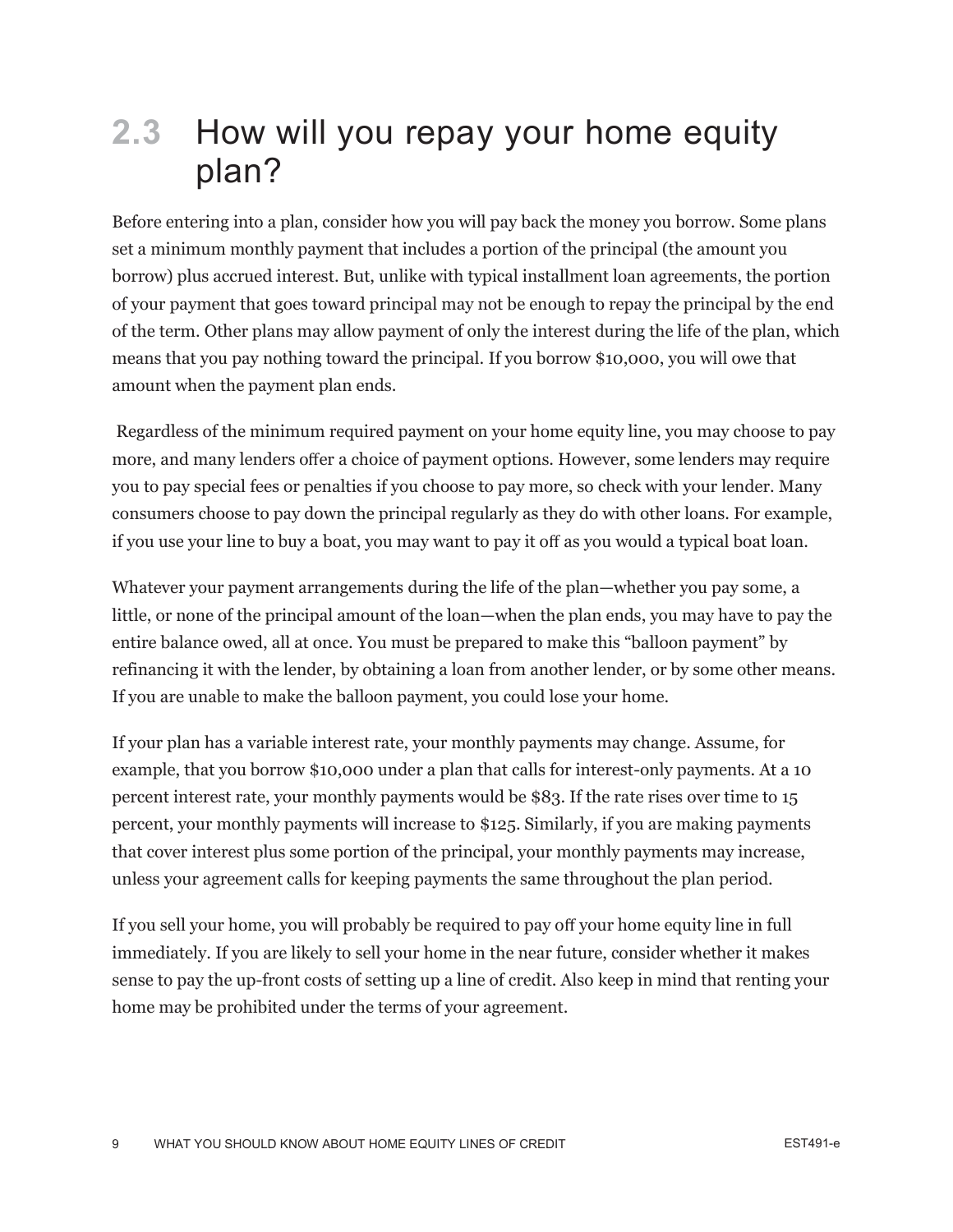### 2.4 Line of credit vs. traditional second mortgage loans

If you are thinking about a home equity line of credit, you might also want to consider a traditional second mortgage loan. This type of loan provides you with a fixed amount of money, repayable over a fixed period. In most cases, the payment schedule calls for equal payments that pay off the entire loan within the loan period. You might consider a second mortgage instead of a home equity line if, for example, you need a set amount for a specific purpose, such as an addition to your home.

In deciding which type of loan best suits your needs, consider the costs under the two alternatives. Look at both the APR and other charges. Do not, however, simply compare the APRs, because the APRs on the two types of loans are figured differently:

- The APR for a traditional second mortgage loan takes into account the interest rate charged plus points and other finance charges.
- The APR for a home equity line of credit is based on the periodic interest rate alone. It does not include points or other charges.

#### **2.4.1 Disclosures from lenders**

The federal Truth in Lending Act requires lenders to disclose the important terms and costs of their home equity plans, including the APR, miscellaneous charges, the payment terms, and information about any variable-rate feature. And in general, neither the lender nor anyone else may charge a fee until after you have received this information. You usually get these disclosures when you receive an application form, and you will get additional disclosures before the plan is opened. If any term (other than a variable-rate feature) changes before the plan is opened, the lender must return all fees if you decide not to enter into the plan because of the change. Lenders are also required to provide you with a list of homeownership counseling organizations in your area.

When you open a home equity line, the transaction puts your home at risk. If the home involved is your principal dwelling, the Truth in Lending Act gives you three days from the day the account was opened to cancel the credit line. This right allows you to change your mind for any reason. You simply inform the lender in writing within the three-day period. The lender must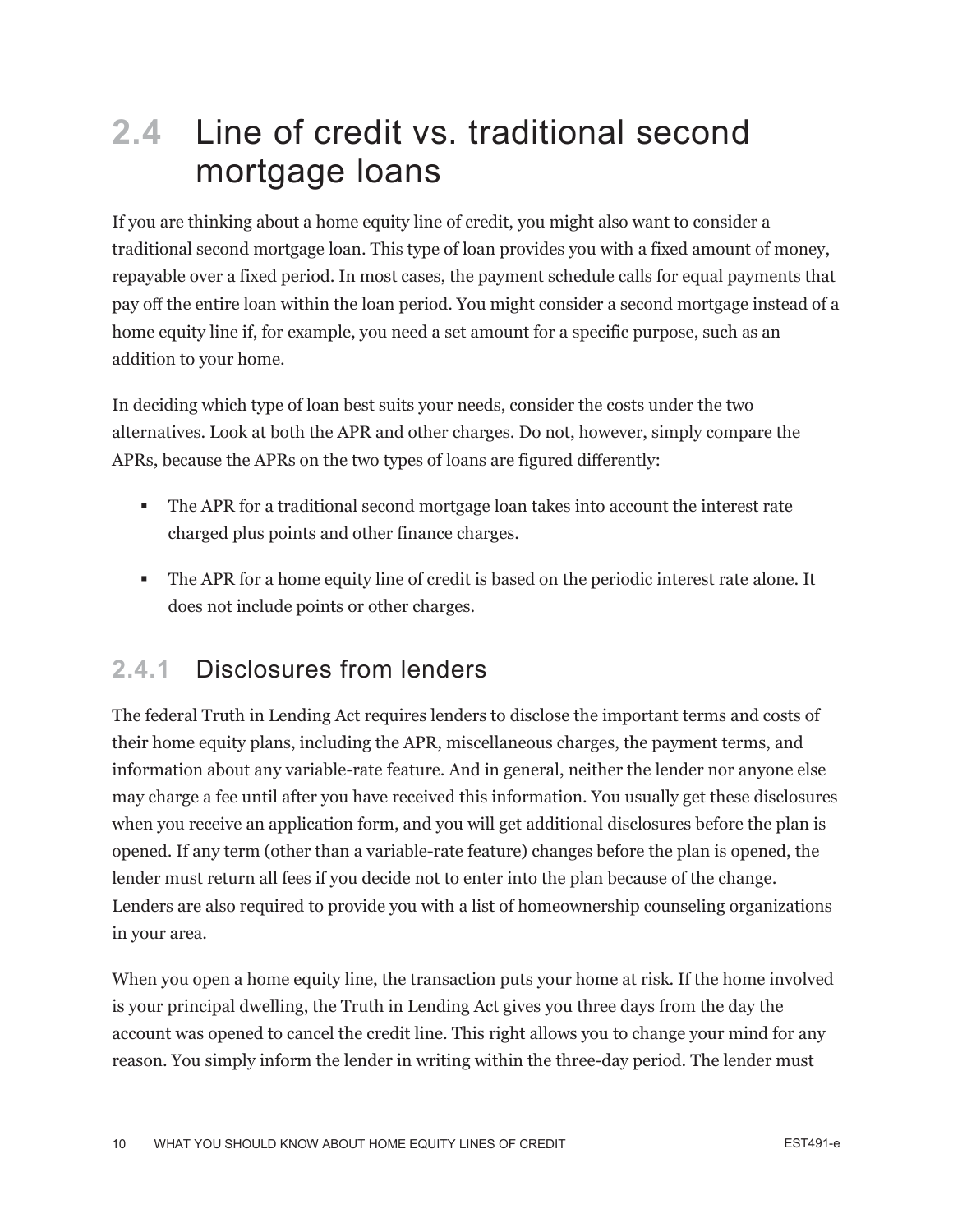then cancel its security interest in your home and return all fees— including any application and appraisal fees—paid to open the account.

The Home Ownership and Equity Protection Act of 1994 (HOEPA) addresses certain unfair practices and establishes requirements for certain loans with high rates and fees, including certain additional disclosures. HOEPA now covers some HELOCs. You can find out more information by contacting the CFPB at the website address and phone number listed in the Contact information appendix, below.

#### 2.5 What if the lender freezes or reduces your line of credit?

Plans generally permit lenders to freeze or reduce a credit line if the value of the home "declines significantly" or when the lender "reasonably believes" that you will be unable to make your payments due to a "material change" in your financial circumstances. If this happens, you may want to:

- **Talk with your lender.** Find out what caused the lender to freeze or reduce your credit line and what, if anything, you can do to restore it. You may be able to provide additional information to restore your line of credit, such as documentation showing that your house has retained its value or that there has not been a "material change" in your financial circumstances. You may want to get copies of your credit reports (go to the CFPB's website at consumerfinance.gov/askcfpb/5/can-i-review-my-credit-report.html for information about how to get free copies of your credit reports) to make sure all the information in them is correct. If your lender suggests getting a new appraisal, be sure you discuss appraisal firms in advance so that you know they will accept the new appraisal as valid.
- **Shop around for another line of credit.** If your lender does not want to restore your line of credit, shop around to see what other lenders have to offer. If another lender is willing to offer you a line of credit, you may be able to pay off your original line of credit and take out another one. Keep in mind, however, that you may need to pay some of the same application fees you paid for your original line of credit.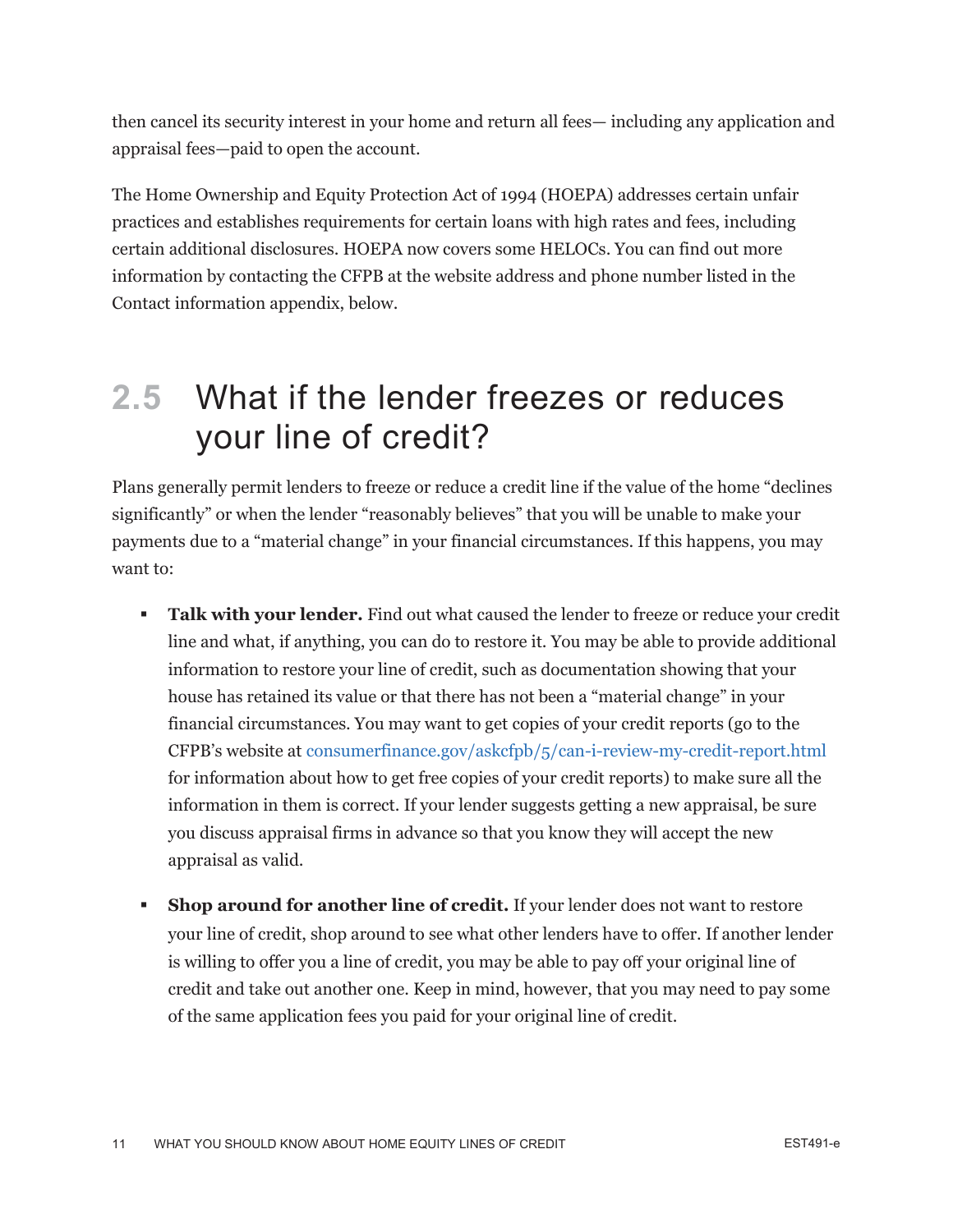#### APPENDIX A:

## Defined terms

This glossary provides general definitions for terms commonly used in the real estate market. They may have different legal meanings depending on the context.

| <b>DEFINED TERM</b>                                             |                                                                                                                                                                                                                                                                                                                                                       |
|-----------------------------------------------------------------|-------------------------------------------------------------------------------------------------------------------------------------------------------------------------------------------------------------------------------------------------------------------------------------------------------------------------------------------------------|
| <b>ANNUAL</b><br><b>MEMBERSHIP OR</b><br><b>MAINTENANCE FEE</b> | An annual charge for access to a financial product such as a line of credit,<br>credit card, or account. The fee is charged regardless of whether or not<br>the product is used.                                                                                                                                                                      |
| <b>ANNUAL</b><br><b>PERCENTAGE RATE</b><br>(APR)                | The cost of credit, expressed as a yearly rate. For closed-end credit, such<br>as car loans or mortgages, the APR includes the interest rate, points,<br>broker fees, and other credit charges that the borrower is required to pay.<br>An APR, or an equivalent rate, is not used in leasing agreements.                                             |
| <b>APPLICATION FEE</b>                                          | Fees charged when you apply for a loan or other credit. These fees may<br>include charges for property appraisal and a credit report.                                                                                                                                                                                                                 |
| <b>BALLOON PAYMENT</b>                                          | A large extra payment that may be charged at the end of a mortgage loan<br>or lease.                                                                                                                                                                                                                                                                  |
| <b>CAP (INTEREST</b><br><b>RATE)</b>                            | A limit on the amount that your interest rate can increase. Two types of<br>interest-rate caps exist. Periodic adjustment caps limit the interest-rate<br>increase from one adjustment period to the next. Lifetime caps limit the<br>interest-rate increase over the life of the loan. By law, all adjustable-rate<br>mortgages have an overall cap. |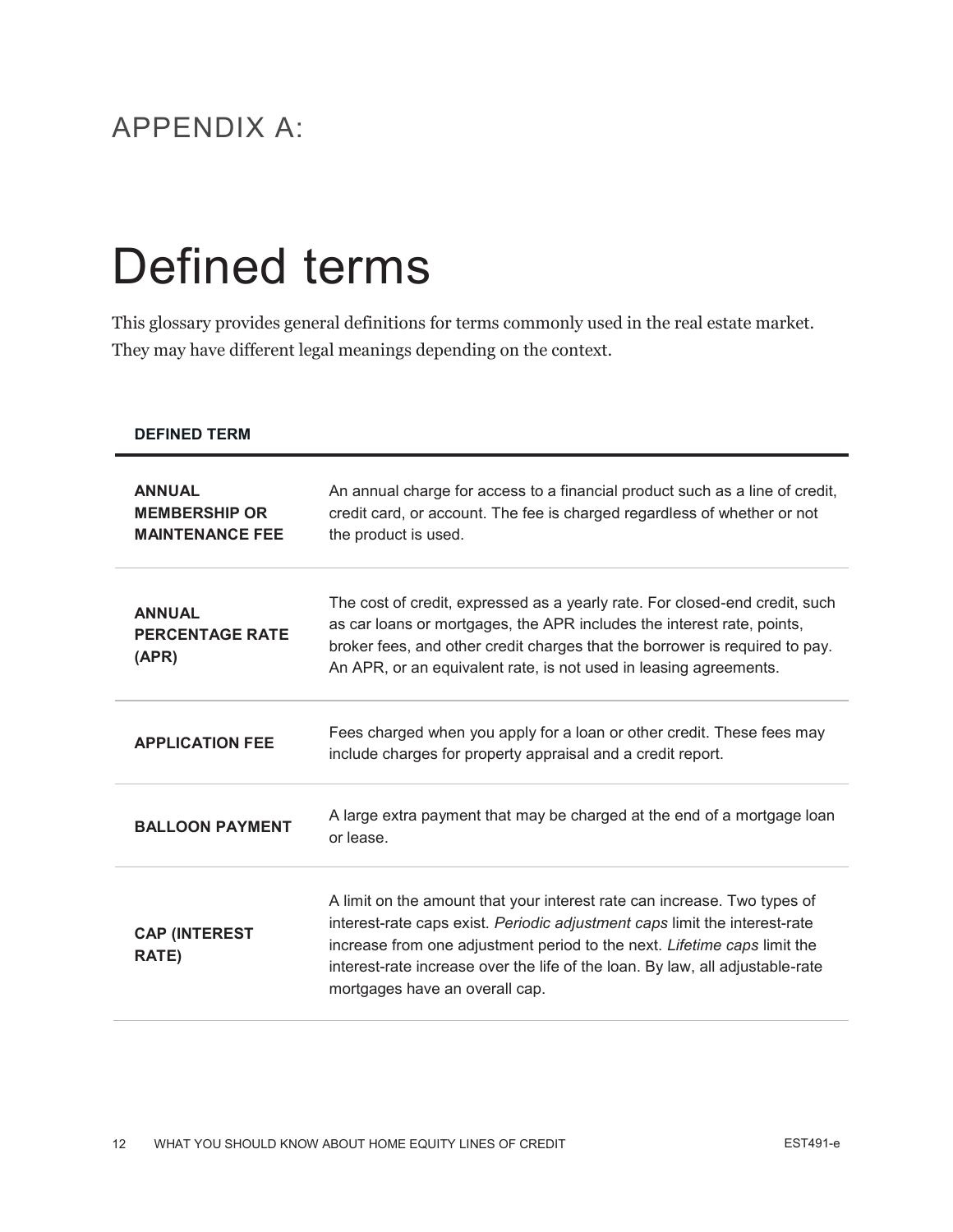| <b>CLOSING OR</b><br><b>SETTLEMENT COSTS</b> | Fees paid when you close (or settle) on a loan. These fees may include<br>application fees; title examination, abstract of title, title insurance, and<br>property survey fees; fees for preparing deeds, mortgages, and<br>settlement documents; attorneys' fees; recording fees; estimated costs of<br>taxes and insurance; and notary, appraisal, and credit report fees. Under<br>the Real Estate Settlement Procedures Act, the borrower receives a good<br>faith estimate of closing costs within three days of application. The good<br>faith estimate lists each expected cost as an amount or a range. |
|----------------------------------------------|-----------------------------------------------------------------------------------------------------------------------------------------------------------------------------------------------------------------------------------------------------------------------------------------------------------------------------------------------------------------------------------------------------------------------------------------------------------------------------------------------------------------------------------------------------------------------------------------------------------------|
| <b>CREDIT LIMIT</b>                          | The maximum amount that may be borrowed on a credit card or under a<br>home equity line of credit plan.                                                                                                                                                                                                                                                                                                                                                                                                                                                                                                         |
| <b>EQUITY</b>                                | The difference between the fair market value of the home and the<br>outstanding balance on your mortgage plus any outstanding home equity<br>loans.                                                                                                                                                                                                                                                                                                                                                                                                                                                             |
| <b>INDEX</b>                                 | The economic indicator used to calculate interest-rate adjustments for<br>adjustable-rate mortgages or other adjustable-rate loans. The index rate<br>can increase or decrease at any time. See also Selected index rates for<br>ARMs over an 11-year period<br>(consumerfinance.gov/f/201204_CFPB_ARMs-brochure.pdf) for<br>examples of common indexes that have changed in the past.                                                                                                                                                                                                                          |
| <b>INTEREST RATE</b>                         | The percentage rate used to determine the cost of borrowing money,<br>stated usually as a percentage of the principal loan amount and as an<br>annual rate.                                                                                                                                                                                                                                                                                                                                                                                                                                                     |
| <b>MARGIN</b>                                | The number of percentage points the lender adds to the index rate to<br>calculate the adjustable-rate-mortgage interest rate at each adjustment.                                                                                                                                                                                                                                                                                                                                                                                                                                                                |
| <b>MINIMUM PAYMENT</b>                       | The lowest amount that you must pay (usually monthly) to keep your<br>account in good standing. Under some plans, the minimum payment may<br>cover interest only; under others, it may include both principal and<br>interest.                                                                                                                                                                                                                                                                                                                                                                                  |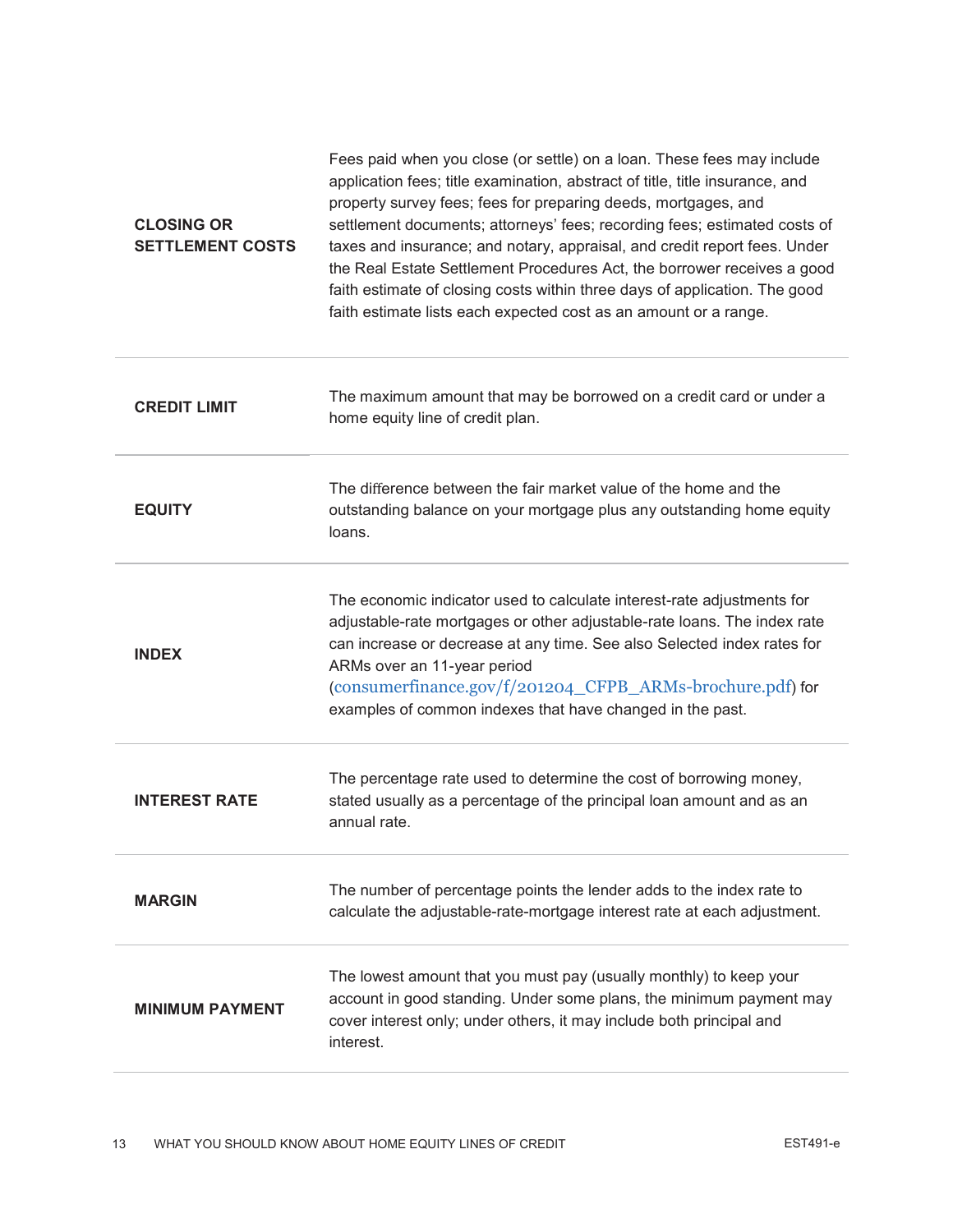| <b>POINTS (ALSO)</b><br><b>CALLED DISCOUNT</b><br><b>POINTS)</b> | One point is equal to 1 percent of the principal amount of a mortgage<br>loan. For example, if a mortgage is \$200,000, one point equals \$2,000.<br>Lenders frequently charge points in both fixed-rate and adjustable-rate<br>mortgages to cover loan origination costs or to provide additional<br>compensation to the lender or broker. These points usually are paid at<br>closing and may be paid by the borrower or the home seller, or may be<br>split between them. In some cases, the money needed to pay points can<br>be borrowed (incorporated in the loan amount), but doing so will increase<br>the loan amount and the total costs. Discount points (also called discount<br>fees) are points that you voluntarily choose to pay in return for a lower<br>interest rate. |
|------------------------------------------------------------------|------------------------------------------------------------------------------------------------------------------------------------------------------------------------------------------------------------------------------------------------------------------------------------------------------------------------------------------------------------------------------------------------------------------------------------------------------------------------------------------------------------------------------------------------------------------------------------------------------------------------------------------------------------------------------------------------------------------------------------------------------------------------------------------|
| <b>SECURITY INTEREST</b>                                         | If stated in your credit agreement, a creditor, lessor, or assignee's legal<br>right to your property (such as your home, stocks, or bonds) that secures<br>payment of your obligation under the credit agreement. The property that<br>secures payment of your obligation is referred to as "collateral."                                                                                                                                                                                                                                                                                                                                                                                                                                                                               |
| <b>TRANSACTION FEE</b>                                           | Fee charged each time a withdrawal or other specified transaction is<br>made on a line of credit, such as a balance transfer fee or a cash advance<br>fee.                                                                                                                                                                                                                                                                                                                                                                                                                                                                                                                                                                                                                               |
| <b>VARIABLE RATE</b>                                             | An interest rate that changes periodically in relation to an index, such as<br>the prime rate. Payments may increase or decrease accordingly.                                                                                                                                                                                                                                                                                                                                                                                                                                                                                                                                                                                                                                            |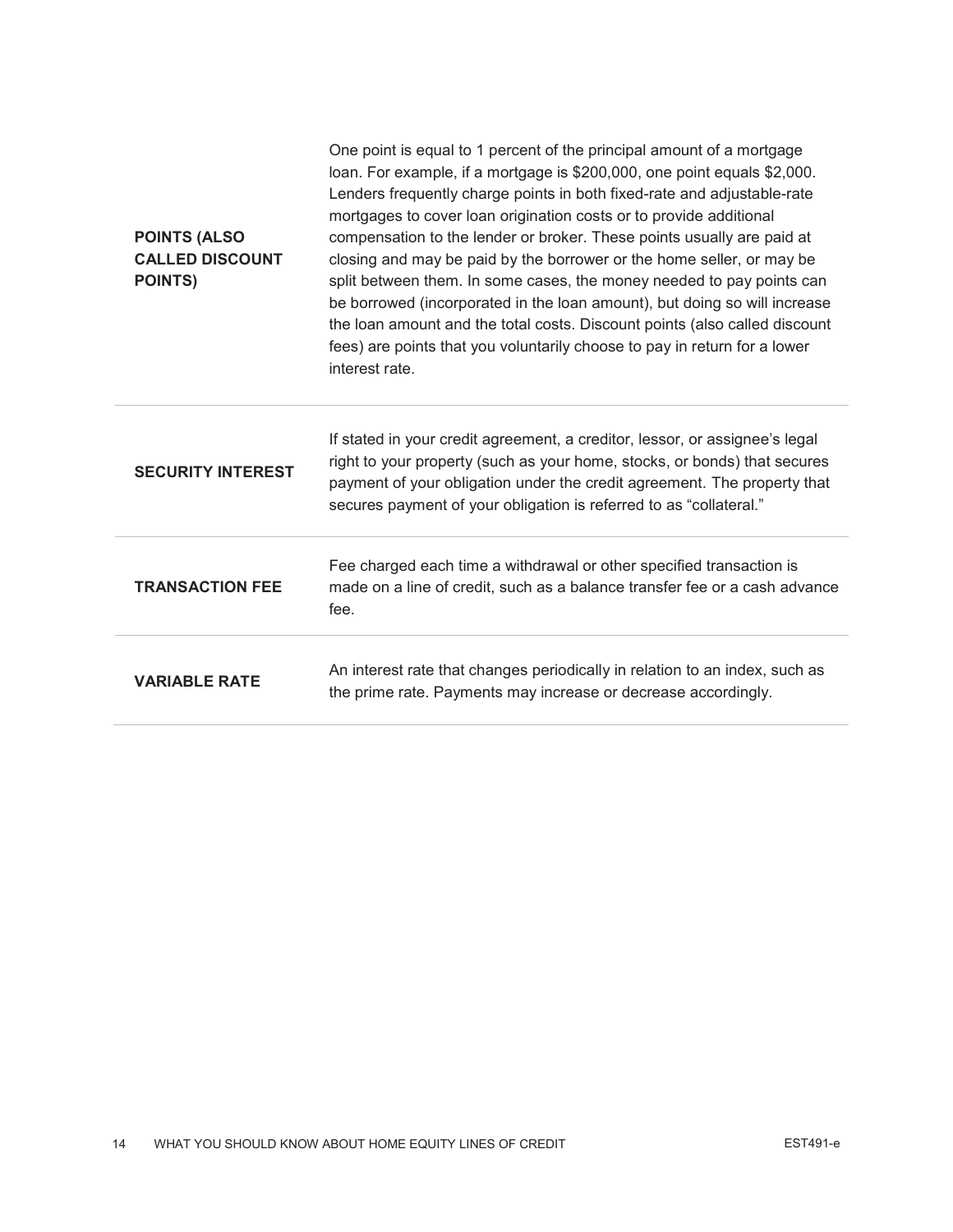#### $APPFNDIX B'$

### More information

For more information about mortgages, including home equity lines of credit, visit consumerfinance.gov/mortgage. For answers to questions about mortgages and other financial topics, visit consumerfinance.gov/askcfpb. You may also visit the CFPB's website at consumerfinance.gov/owning-a-home to access interactive tools and resources for mortgage shoppers, which are expected to be available beginning in 2014.

Housing counselors can be very helpful, especially for first-time home buyers or if you're having trouble paying your mortgage. The U.S. Department of Housing and Urban Development (HUD) supports housing counseling agencies throughout the country that can provide free or low-cost advice. You can search for HUD-approved housing counseling agencies in your area on the CFPB's web site at consumerfinance.gov/find-a-housing-counselor or by calling HUD's interactive toll-free number at 800-569-4287.

The company that collects your mortgage payments is your loan servicer. This may not be the same company as your lender. If you have concerns about how your loan is being serviced or another aspect of your mortgage, you may wish to submit a complaint to the CFPB at consumerfinance.gov/complaint or by calling (855) 411-CFPB (2372).

When you submit a complaint to the CFPB, the CFPB will forward your complaint to the company and work to get a response. Companies have 15 days to respond to you and the CFPB. You can review the company's response and give feedback to the CFPB.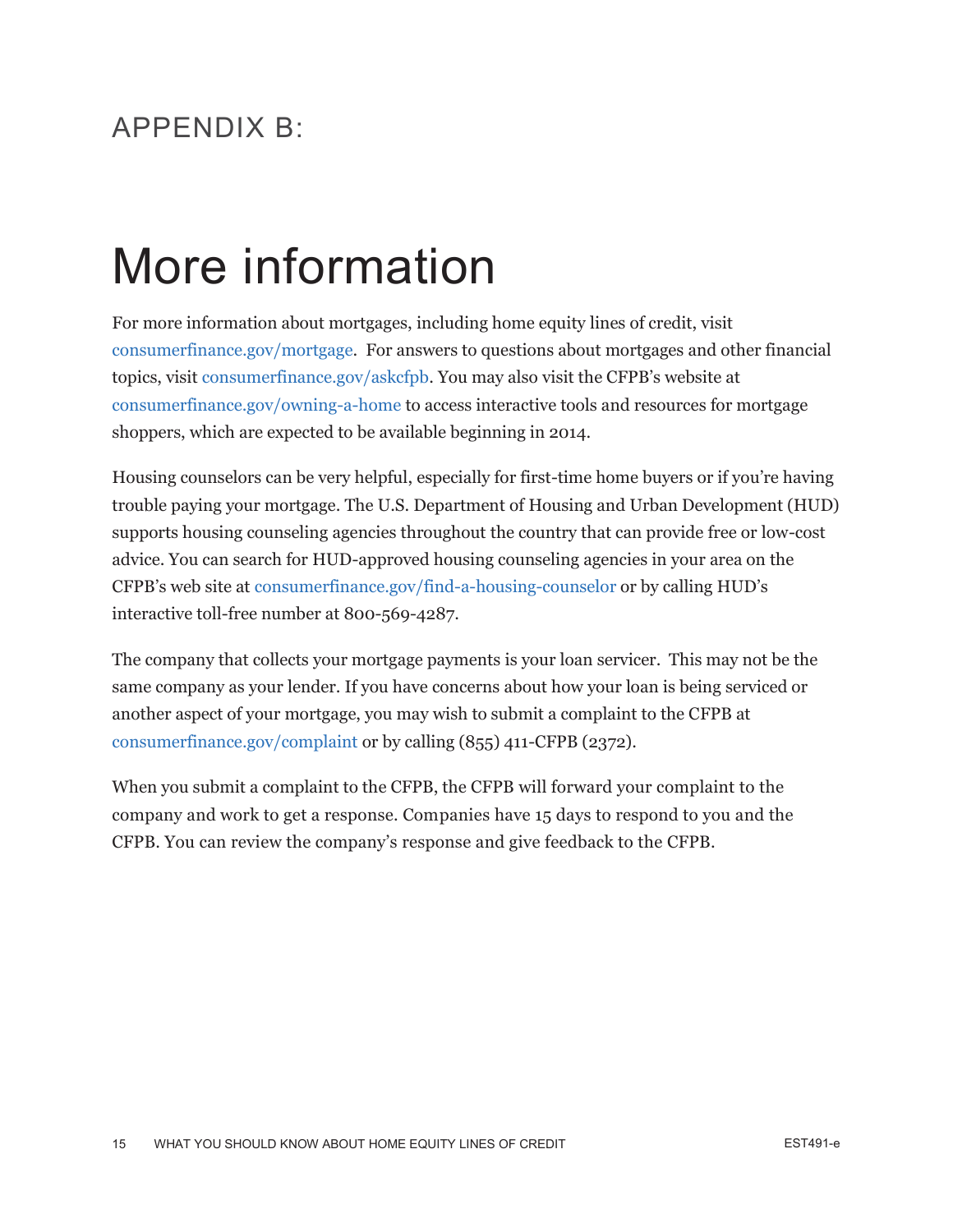#### APPENDIX C:

## Contact information

For additional information or to submit a complaint, you can contact the CFPB or one of the other federal agencies listed below, depending on the type of institution. If you are not sure which agency to contact, you can submit a complaint to the CFPB and if the CFPB determines that another agency would be better able to assist you, the CFPB will refer your complaint to that agency and let you know.

| Regulatory agency                                                                                                                            | <b>Regulated entities</b>                                                                                                                                                                                                                                                                                                                       | <b>Contact information</b>                                                        |
|----------------------------------------------------------------------------------------------------------------------------------------------|-------------------------------------------------------------------------------------------------------------------------------------------------------------------------------------------------------------------------------------------------------------------------------------------------------------------------------------------------|-----------------------------------------------------------------------------------|
| <b>Consumer Financial</b><br><b>Protection Bureau (CFPB)</b><br>P.O. Box 4503<br>Iowa City, IA 52244                                         | Insured depository institutions and<br>credit unions with assets greater<br>than \$10 billion (and their affiliates),<br>and non-bank providers of<br>consumer financial products and<br>services, including mortgages, credit<br>cards, debt collection, consumer<br>reports, prepaid cards, private<br>education loans, and payday<br>lending | (855) 411-CFPB (2372)<br>consumerfinance.gov<br>consumerfinance.gov/<br>complaint |
| <b>Board of Governors of the</b><br><b>Federal Reserve System</b><br>(FRB)<br><b>Consumer Help</b><br>P.O. Box 1200<br>Minneapolis, MN 55480 | Federally insured state-chartered<br>bank members of the Federal<br>Reserve System                                                                                                                                                                                                                                                              | (888) 851-1920<br>federalreserveconsumerhelp.g<br>O <sub>V</sub>                  |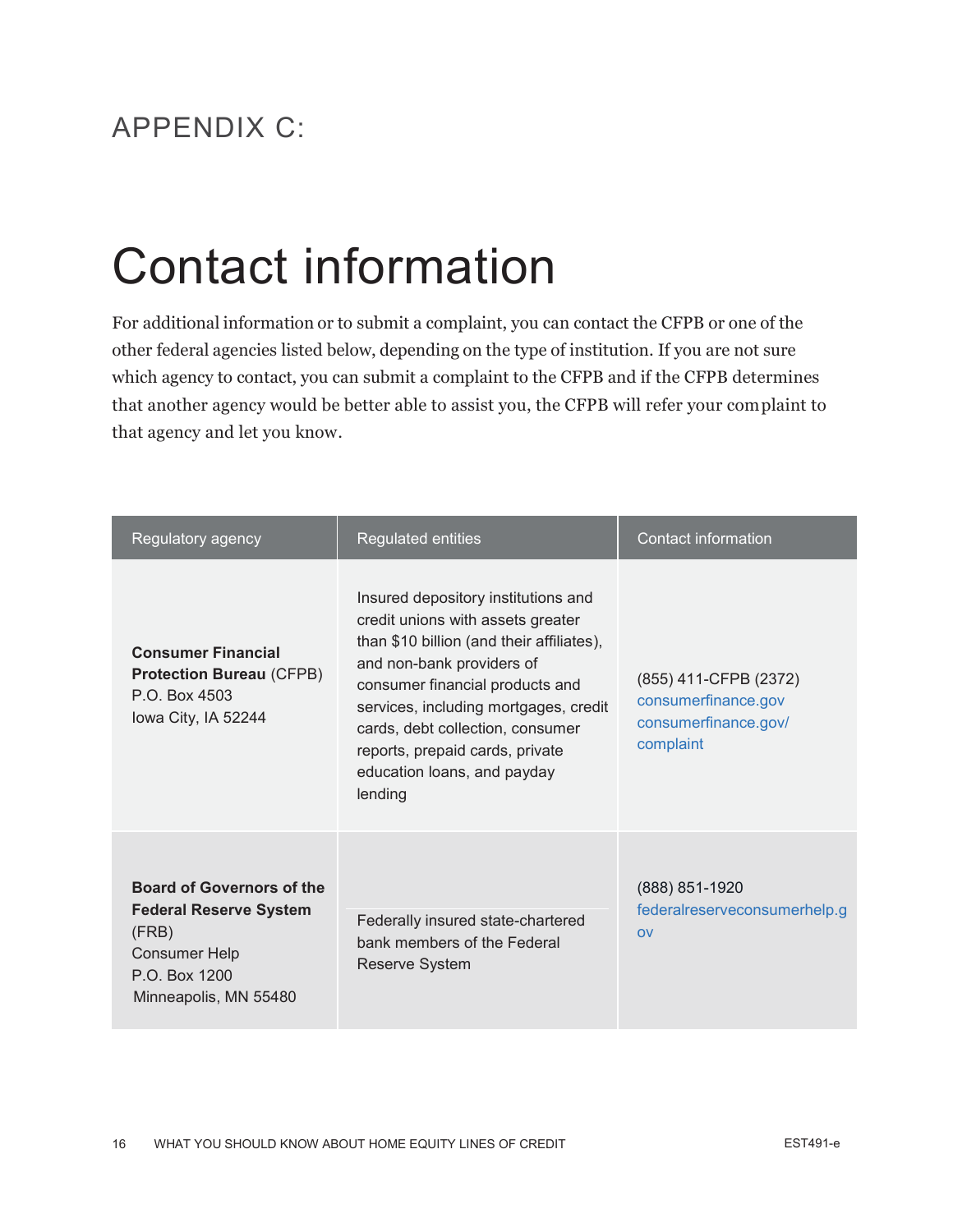| Regulatory agency                                                                                                                                               | <b>Regulated entities</b>                                                                                         | Contact information                                                                                                   |
|-----------------------------------------------------------------------------------------------------------------------------------------------------------------|-------------------------------------------------------------------------------------------------------------------|-----------------------------------------------------------------------------------------------------------------------|
| <b>Office of the Comptroller</b><br>of the Currency (OCC)<br><b>Customer Assistance Group</b><br>1301 McKinney Street<br><b>Suite 3450</b><br>Houston, TX 77010 | National banks and federally<br>chartered savings<br>banks/associations                                           | (800) 613-6743<br>occ.treas.gov<br>helpwithmybank.gov                                                                 |
| <b>Federal Deposit Insurance</b><br><b>Corporation (FDIC)</b><br><b>Consumer Response Center</b><br>1100 Walnut Street,<br>Box #11<br>Kansas City, MO 64106     | Federally insured state-chartered<br>banks that are not members of the<br><b>Federal Reserve System</b>           | (877) ASK-FDIC or<br>(877) 275-3342<br>fdic.gov<br>fdic.gov/consumers                                                 |
| <b>Federal Housing Finance</b><br><b>Agency</b> (FHFA) Consumer<br>Communications<br><b>Constitution Center</b><br>400 7th Street, S.W.<br>Washington, DC 20024 | Fannie Mae, Freddie Mac, and the<br><b>Federal Home Loan Banks</b>                                                | <b>Consumer Helpline</b><br>(202) 649-3811<br>fhfa.gov<br>fhfa.gov/Default.aspx?Page=3<br>69<br>ConsumerHelp@fhfa.gov |
| <b>National Credit Union</b><br><b>Administration (NCUA)</b><br><b>Consumer Assistance</b><br>1775 Duke Street<br>Alexandria, VA 22314                          | Federally charted credit unions                                                                                   | $(800)$ 755-1030<br>ncua.gov<br>mycreditunion.gov                                                                     |
| <b>Federal Trade</b><br><b>Commission (FTC)</b><br><b>Consumer Response Center</b><br>600 Pennsylvania Ave, N.W.<br>Washington, DC 20580                        | Finance companies, retail stores,<br>auto dealers, mortgage companies<br>and other lenders, and credit<br>bureaus | (877) FTC-HELP or<br>(877) 382-4357<br>ftc.gov<br>ftc.gov/bcp                                                         |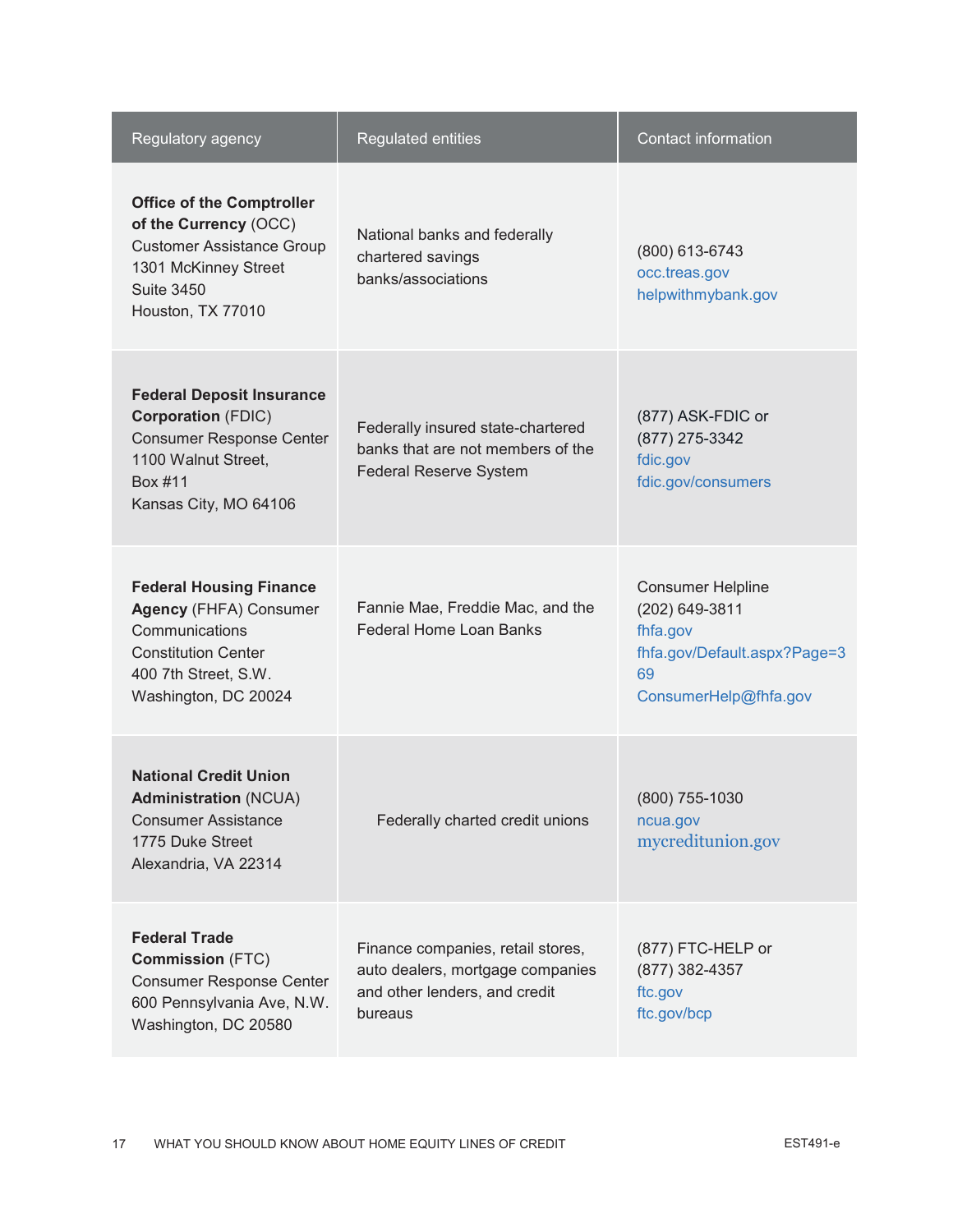| Regulatory agency                                                                                                                                        | <b>Regulated entities</b>                                                                    | <b>Contact information</b>                                  |
|----------------------------------------------------------------------------------------------------------------------------------------------------------|----------------------------------------------------------------------------------------------|-------------------------------------------------------------|
| <b>Securities and Exchange</b><br><b>Commission (SEC)</b><br><b>Complaint Center</b><br>100 F Street, N.E.<br>Washington, DC 20549                       | Brokerage firms, mutual fund<br>companies, and investment advisers                           | (202) 551-6551<br>sec.gov<br>sec.gov/complaint/select.shtml |
| <b>Farm Credit</b><br><b>Administration Office of</b><br><b>Congressional and Public</b><br><b>Affairs</b><br>1501 Farm Credit Drive<br>McLean, VA 22102 | <b>Agricultural lenders</b>                                                                  | $(703)$ 883-4056<br>fca.gov                                 |
| <b>Small Business</b><br><b>Administration (SBA)</b><br><b>Consumer Affairs</b><br>409 3rd Street, S.W.<br>Washington, DC 20416                          | Small business lenders                                                                       | (800) U-ASK-SBA or<br>(800) 827-5722<br>sba.gov             |
| <b>Commodity Futures</b><br><b>Trading Commission</b><br>(CFTC)<br>1155 21 <sup>st</sup> Street, N.W.<br>Washington, DC 20581                            | Commodity brokers, commodity<br>trading advisers, commodity pols,<br>and introducing brokers | (866) 366-2382<br>cftc.gov/consumer-protection              |